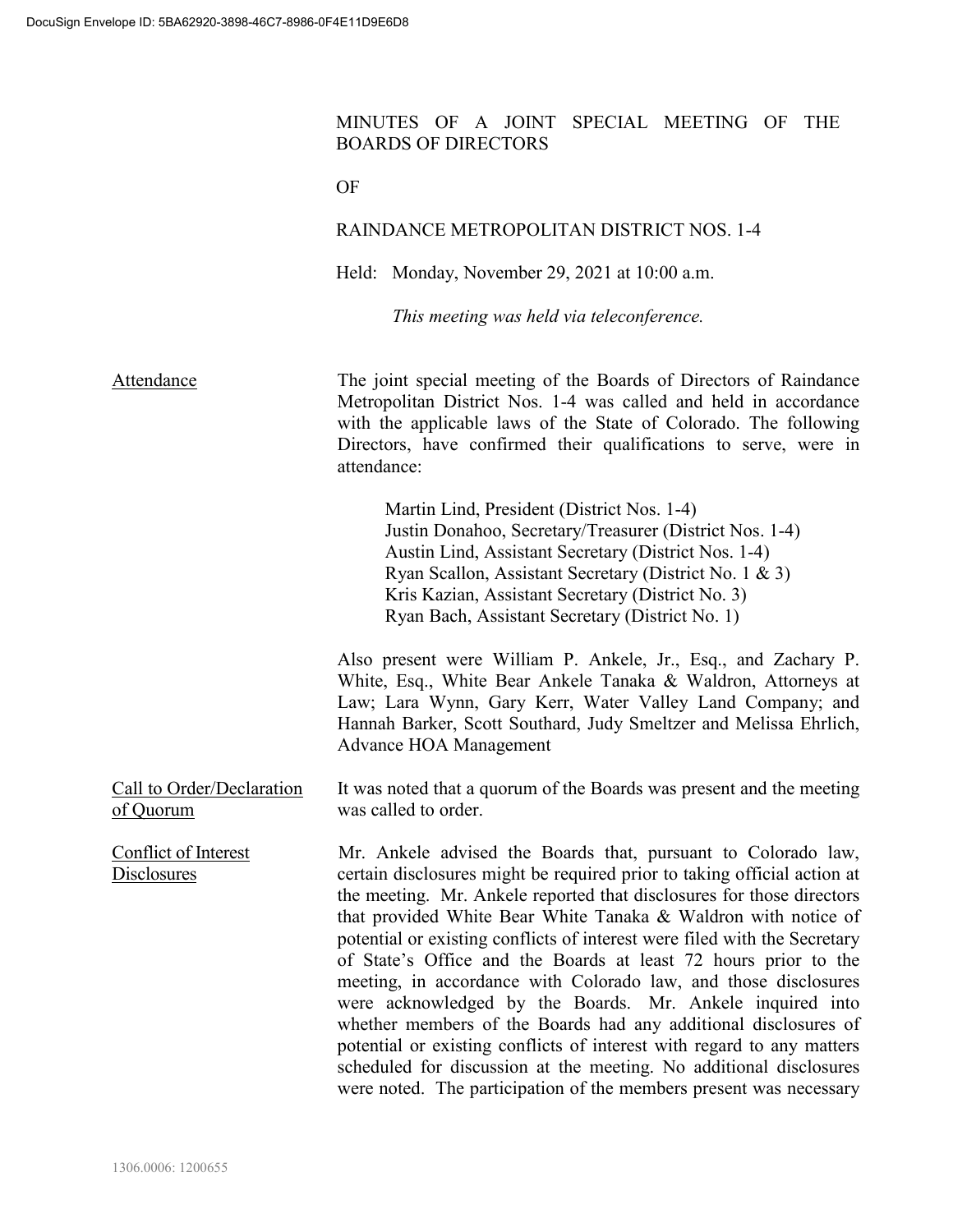to obtain a quorum or to otherwise enable the Boards to act.

Combined Meetings The Boards of Directors of the Districts have determined to hold joint meetings of the Districts and to prepare joint minutes of action taken by the Districts in such meetings. Unless otherwise noted herein, all official action reflected in these minutes is the action of each of the Districts. Where necessary, action taken by an individual District will be so reflected in these minutes.

Approval of Agenda Mr. Ankele presented the proposed agenda to the Boards for consideration. Following discussion, upon a motion duly made and seconded, the Boards unanimously approved the agenda as presented.

Public Comment None.

Consent Agenda Mr. Ankele reviewed the items on the consent agenda with the Boards. Mr. Ankele advised the Boards that any item may be removed from the consent agenda to the regular agenda upon the request of any director. No items were requested to be removed from the consent agenda. Upon a motion duly made and seconded, the following items on the consent agenda were unanimously approved, adopted and ratified:

- October 28, 2021 Joint Meeting Minutes
- 2022 Joint Annual Administrative Resolution
- Independent Contractor Agreement with Southern Exposure Landscape Management, Inc. for Landscape Services
- Easement Agreement (Temporary Trail) with Eagle Crossing Development, Inc.
- Resolution Certifying Delinquent Accounts to Weld County for Collection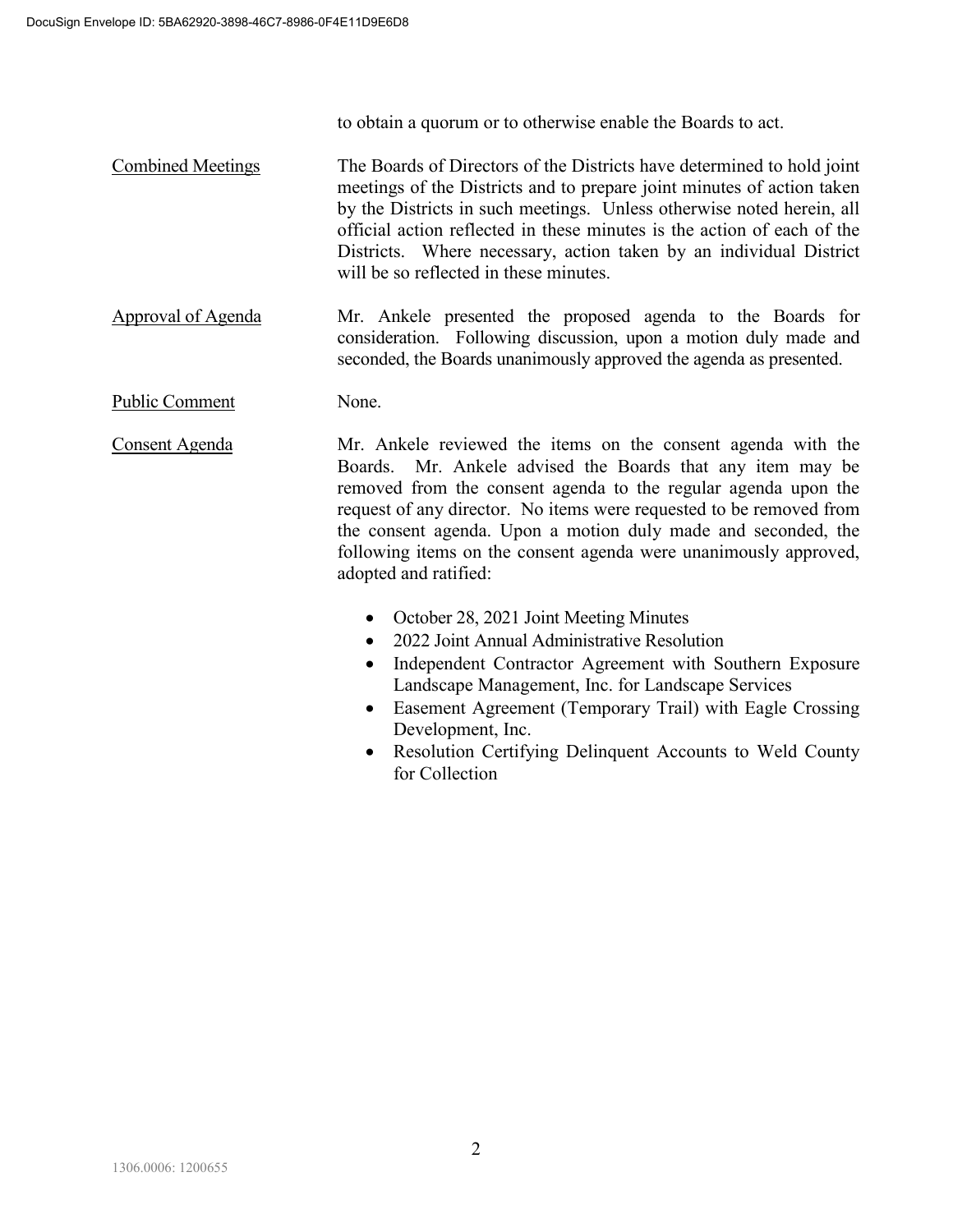Manager/Operation Items

| Manager's Report                                                                                                                                                                | None.                                                                                                                                                                                                                                                                                                                                                |
|---------------------------------------------------------------------------------------------------------------------------------------------------------------------------------|------------------------------------------------------------------------------------------------------------------------------------------------------------------------------------------------------------------------------------------------------------------------------------------------------------------------------------------------------|
| <b>Legal Matters</b>                                                                                                                                                            |                                                                                                                                                                                                                                                                                                                                                      |
| Consider Approval of Joint<br>Resolution Calling May 3,<br>2022 Election                                                                                                        | Mr. White presented the Joint Resolution Calling the May 3, 2022<br>Election to the Boards. Following discussion, upon a motion duly<br>made and seconded, the Boards unanimously adopted the resolution.                                                                                                                                            |
| Designation of Method for<br>Providing Notice of Call<br>for Nominations                                                                                                        | Mr. White discussed the Designation of Method for Providing Notice<br>of Call for Nominations with the Boards. Following discussion, upon<br>a motion duly made and seconded, the Boards unanimously approved<br>providing the notice by posting on the Districts' website.                                                                          |
| Consider<br>Adoption<br>Resolution re Acceptance<br>of District Eligible Costs<br>and Acquisition of Public<br>Improvements<br>from<br>Raindance<br>Aquatic<br>Investments, LLC | of Mr. White presented the Resolution regarding Acceptance of District<br>Eligible Costs and Acquisition of Public Improvements from<br>Raindance Aquatic Investments, LLC and discussed the certification<br>process with the Boards. Following discussion, upon a motion duly<br>made and seconded, the Boards unanimously adopted the resolution. |
| <b>Financial Matters</b>                                                                                                                                                        |                                                                                                                                                                                                                                                                                                                                                      |
| Consider Approval of<br>Payables/Financials                                                                                                                                     | None.                                                                                                                                                                                                                                                                                                                                                |
| Conduct Public Hearing on<br>2021 Budget Amendments<br>and Consider Adoption of<br><b>Resolutions Amending</b><br>2021 Budget                                                   | Director Martin Lind opened the public hearing on the 2021 Budget<br>Amendments. Mr. White noted that the notice of public hearing was<br>provided in accordance with Colorado Law. No written objections<br>have been received prior to the meeting. There being no public<br>comment, the hearing was closed.                                      |
|                                                                                                                                                                                 | Mr. Kerr reviewed the Resolution Amending the 2021 Budget with<br>the Board of District No. 1. Following discussion, upon a motion<br>duly made and seconded, the Board of District No. 1 unanimously<br>adopted the resolution amending the General Fund to \$4,416,500.                                                                            |
| Conduct Public Hearing on<br>2022 Budgets and Consider<br><b>Adoption of Resolutions</b><br>Adopting 2022 Budget,<br>Imposing Mill Levy and<br><b>Appropriating Funds</b>       | Director Martin Lind opened the public hearing on the proposed 2022<br>Budgets. Mr. White noted that the notice of public hearing was<br>provided in accordance with Colorado law. No written objections<br>have been received prior to the meeting. There being no public<br>comment, the hearing was closed.                                       |
|                                                                                                                                                                                 | Mr. Kerr reviewed the 2022 Budget Resolution with the Board of                                                                                                                                                                                                                                                                                       |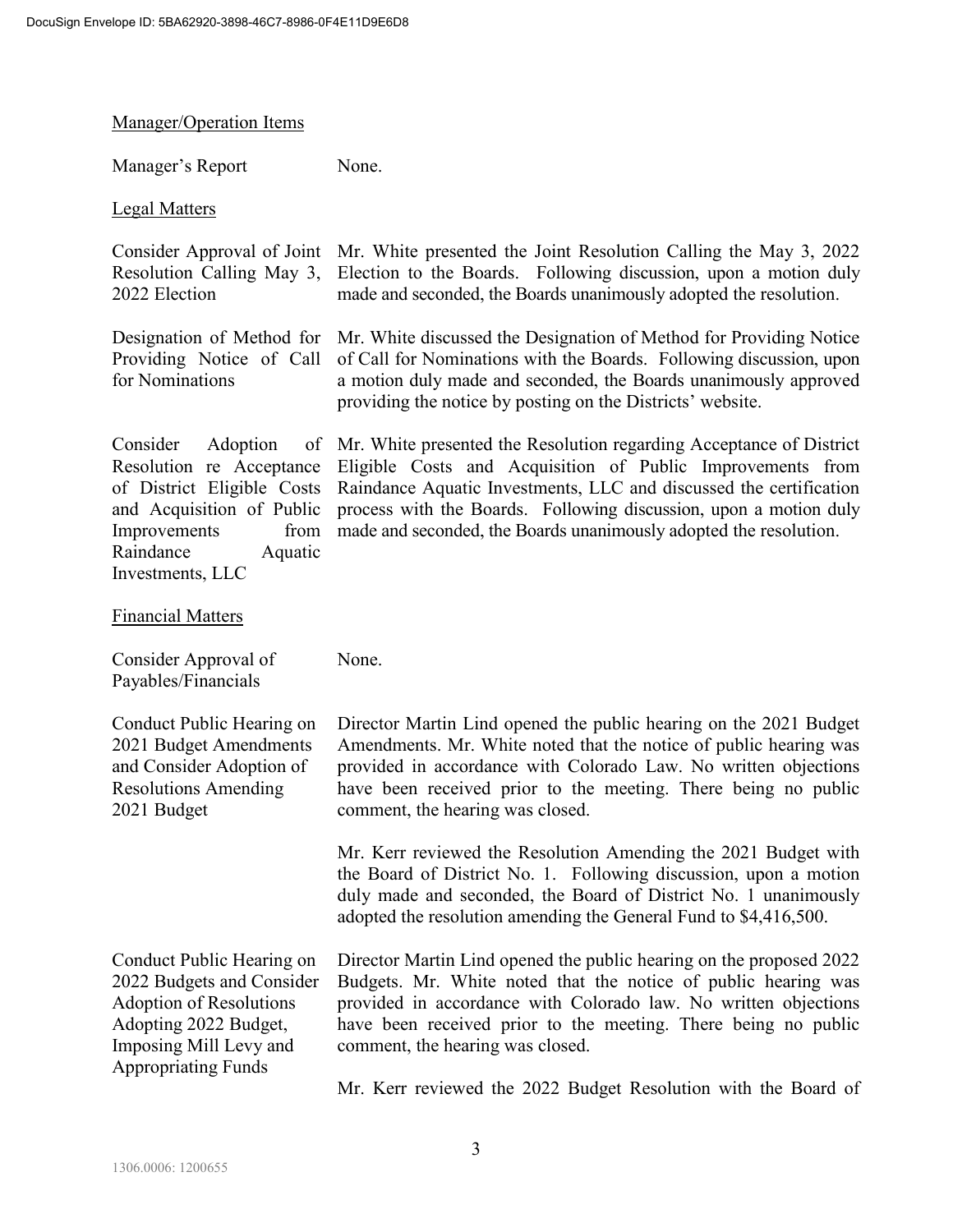District No. 1. Following discussion, upon a motion duly made and seconded, the Board unanimously adopted the resolution adopting the 2022 Budget, appropriating funds therefor and certifying 39.000 mills for the General fund, 0.000 mills for the Debt Service fund, 0.000 mills for the Capital Projects Fund, and 0.000 mills for the Contractual Obligation fund.

Mr. Kerr reviewed the 2022 Budget Resolution with the Board of District No. 2. Following discussion, upon a motion duly made and seconded, the Board unanimously adopted the resolution adopting the 2022 Budget, appropriating funds therefor and certifying 6.327 mills for the General fund, 34.279 mills for the Debt Service fund, 0.000 mills for the Capital Projects Fund, and 0.000 mills for the Contractual Obligation fund.

Mr. Kerr reviewed the 2022 Budget Resolution with the Board of District No. 3. Following discussion, upon a motion duly made and seconded, the Board unanimously adopted the resolution adopting the 2022 Budget, appropriating funds therefor and certifying 2.116 mills for the General fund, 40.264 mills for the Debt Service fund, 0.000 mills for the Capital Projects Fund, and 0.000 mills for the Contractual Obligation fund.

Mr. Kerr reviewed the 2022 Budget Resolution with the Board of District No. 4. Following discussion, upon a motion duly made and seconded, the Board unanimously adopted the resolution adopting the 2022 Budget, appropriating funds therefor and certifying 39.000 mills for the General fund, 0.000 mills for the Debt Service fund, 0.000 mills for the Capital Projects Fund, and 0.000 mills for the Contractual Obligation fund.

Consider Auditor Proposals for 2021 Audit Mr. White presented Auditor Proposals for 2021 Audit to the Boards of District Nos. 1, 2 & 3. Following discussion, upon a motion duly made and seconded, the Boards unanimously approved the engagement of Haynie & Company for 2021 audits.

Other Business Next Regular Meeting – April 21 , 2022

Adjourn

There being no further business to come before the Boards, and following discussion and upon a motion duly made, seconded and unanimously carried, the Boards determined to adjourn the meeting.

The foregoing constitutes a true and correct copy of the minutes of the above-referenced meeting.

Justin Vonaliss

 $\overline{a}$ Secretery fer the Meeting Districts